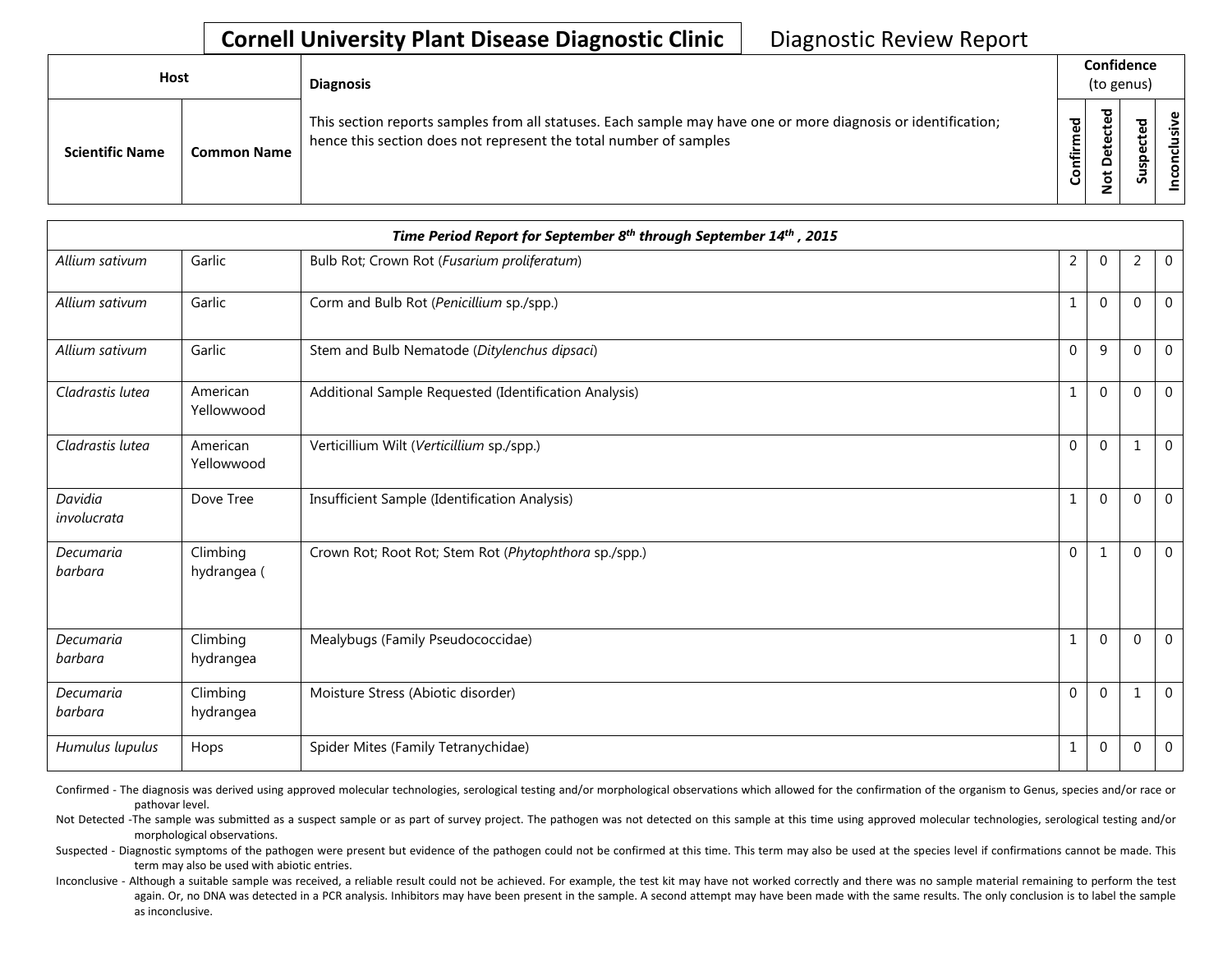## **Cornell University Plant Disease Diagnostic Clinic** | Diagnostic Review Report

| <b>Host</b> |                        |                    | <b>Diagnosis</b>                                                                                                                                                                   |                    | Confidence<br>(to genus) |        |                  |  |  |
|-------------|------------------------|--------------------|------------------------------------------------------------------------------------------------------------------------------------------------------------------------------------|--------------------|--------------------------|--------|------------------|--|--|
|             | <b>Scientific Name</b> | <b>Common Name</b> | This section reports samples from all statuses. Each sample may have one or more diagnosis or identification;<br>hence this section does not represent the total number of samples | ਹ<br>.≐<br>$\circ$ | ᇃ<br>۵<br>پ<br>ے         | ∽<br>ഗ | ്ധി<br><b>SO</b> |  |  |

| Ligustrum sp./spp.             | Privet                                 | Foliar Nematodes (Aphelenchoides sp./spp.)                                  | 3              | $\Omega$       | $\Omega$    | $\mathbf 0$    |
|--------------------------------|----------------------------------------|-----------------------------------------------------------------------------|----------------|----------------|-------------|----------------|
| Ligustrum sp./spp.             | Privet                                 | Lesion Nematodes (Pratylenchus sp./spp.)                                    | 3              | $\Omega$       | $\mathbf 0$ | $\overline{0}$ |
| Ligustrum sp./spp.             | Privet                                 | Pin Nematodes (Paratylenchus sp./spp.)                                      |                | $\Omega$       | $\Omega$    | $\mathbf 0$    |
| Ligustrum sp./spp.             | Privet                                 | Root-knot Nematodes (Meloidogyne sp./spp.)                                  |                | $\Omega$       | $\Omega$    | $\mathbf 0$    |
| Ligustrum sp./spp.             | Privet                                 | Stubby-root Nematodes (Family Trichodoridae)                                | $\overline{2}$ | $\Omega$       | $\mathbf 0$ | $\mathbf 0$    |
| Pyrus communis                 | Pear                                   | Fire Blight (Erwinia amylovora)                                             | $\mathbf{0}$   | $\mathbf{1}$   | 0           | $\mathbf 0$    |
| Pyrus communis                 | Pear                                   | Frogeye Leaf Spot; Black Rot (Botryosphaeria obtusa)                        | 1              | $\Omega$       | $\mathbf 0$ | $\mathbf 0$    |
| Salix<br>matsudana<br>tortuosa | Corkscrew<br>cl.)<br>(dragon<br>willow | Not Pathogen; Saprophyte (Secondary Agents; Saprophytes; Unspecif.)         | 1              | $\Omega$       | $\Omega$    | $\overline{0}$ |
| Salix<br>matsudana<br>tortuosa | Corkscrew<br>cl.<br>(dragon<br>willow  | Root Damage (Abiotic disorder)                                              | $\Omega$       | $\Omega$       |             | $\overline{0}$ |
| Solanum<br>tuberosum           | Potato                                 | Bacterial Identification (Erwinia (Pectobacterium) carotovora (cartovorum)) |                | $\Omega$       | $\mathbf 0$ | $\overline{0}$ |
| Solanum<br>tuberosum           | Potato                                 | Bacterial Rot/ Blight (Dickeya sp./spp.)                                    | $\Omega$       | $\overline{3}$ | $\Omega$    | $\mathbf{0}$   |
| Zea mays                       | Corn                                   | Anthracnose (Colletotrichum graminicola)                                    | $\mathbf{1}$   | $\mathbf 0$    | $\mathbf 0$ | $\overline{0}$ |

Confirmed - The diagnosis was derived using approved molecular technologies, serological testing and/or morphological observations which allowed for the confirmation of the organism to Genus, species and/or race or pathovar level.

Not Detected -The sample was submitted as a suspect sample or as part of survey project. The pathogen was not detected on this sample at this time using approved molecular technologies, serological testing and/or morphological observations.

Suspected - Diagnostic symptoms of the pathogen were present but evidence of the pathogen could not be confirmed at this time. This term may also be used at the species level if confirmations cannot be made. This term may also be used with abiotic entries.

Inconclusive - Although a suitable sample was received, a reliable result could not be achieved. For example, the test kit may have not worked correctly and there was no sample material remaining to perform the test again. Or, no DNA was detected in a PCR analysis. Inhibitors may have been present in the sample. A second attempt may have been made with the same results. The only conclusion is to label the sample as inconclusive.